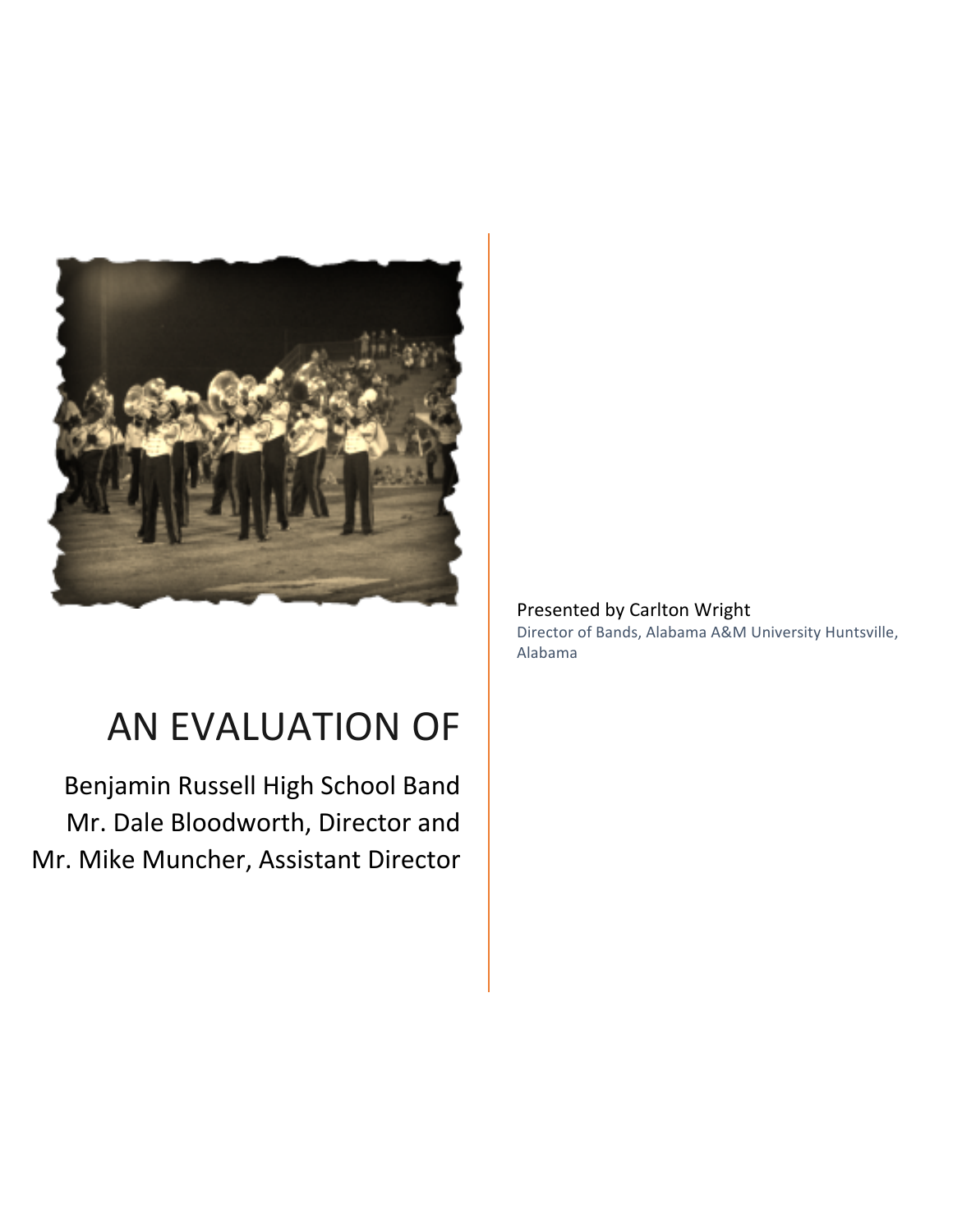# **An Evaluation of The Benjamin Russell High School Band Program** *Presented by Carlton Wright, Director of Bands, Alabama A&M University*

#### **STUDENTS**

The Benjamin Russell High School Band (grades 9-12) is comprised of nearly 200 instrumentalists who play woodwind, brass, string, and percussion instruments. These students' ages range from 14 to 18 years. This is a comprehensive band program, offering three Fine Arts Ensembles:

- Symphonic (advanced skills)
- Concert (intermediate skills)
- Freshmen (entry level skills)

The program also offers percussion ensemble, jazz ensemble, and marching band.

#### **THE DIRECTORS**

The Band Director Mr. Dale Bloodworth, and the Assistant Band Director, Mr. Mike Muncher are very knowledgeable professionals of Music Education. Both, Mr. Bloodworth and Mr. Muncher are highly qualified music educators, who have earned Master's Degrees from Auburn University and the University of Oklahoma, respectively. Perhaps, more importantly, they are stellar role models and father figures for all of their students! These gentlemen truly care for each of their students' wellbeing, education, and musical development. Subsequently, these men have established a strong family bond with students and parents alike.

#### **SUPPORT (Parental/School/Community)**

Each year on the first Saturday in October, the Alexander City Band Boosters sponsor the Lake Martin Invitational Marching Festival, which is probably their biggest fundraiser of the year! This festival is a contest/festival for high school bands, which attracts over twenty bands, all of which compete for top awards and honors. This one event takes months of planning and coordinating with parents, school officials, city officials, and local businesses. Having judged at this concert before, it is one of the best marching band festivals I've ever been associated with. This contest provide bands and their directors with constructive comments about their performances. The entire community, along with visiting band supporters packs the stadium to make this event the success it has been for many years!

#### **BAND ADMINISTRATION/OPREATIONS**

The BRHS Band Program is a "well-oiled machine". Mr. Bloodworth and Mr. Muncher do an outstanding job in conducting business with the students, parents, school administration, other band, and the community at large. For example, fundraising projects are in place to help students and parents pay for band trips and other band related activities.

Mr. Bloodworth also serves as Chairman of District VI of the Alabama Bandmasters Association (ABA). It is a challenging undertaking for a band director to manage the day-to-day activities of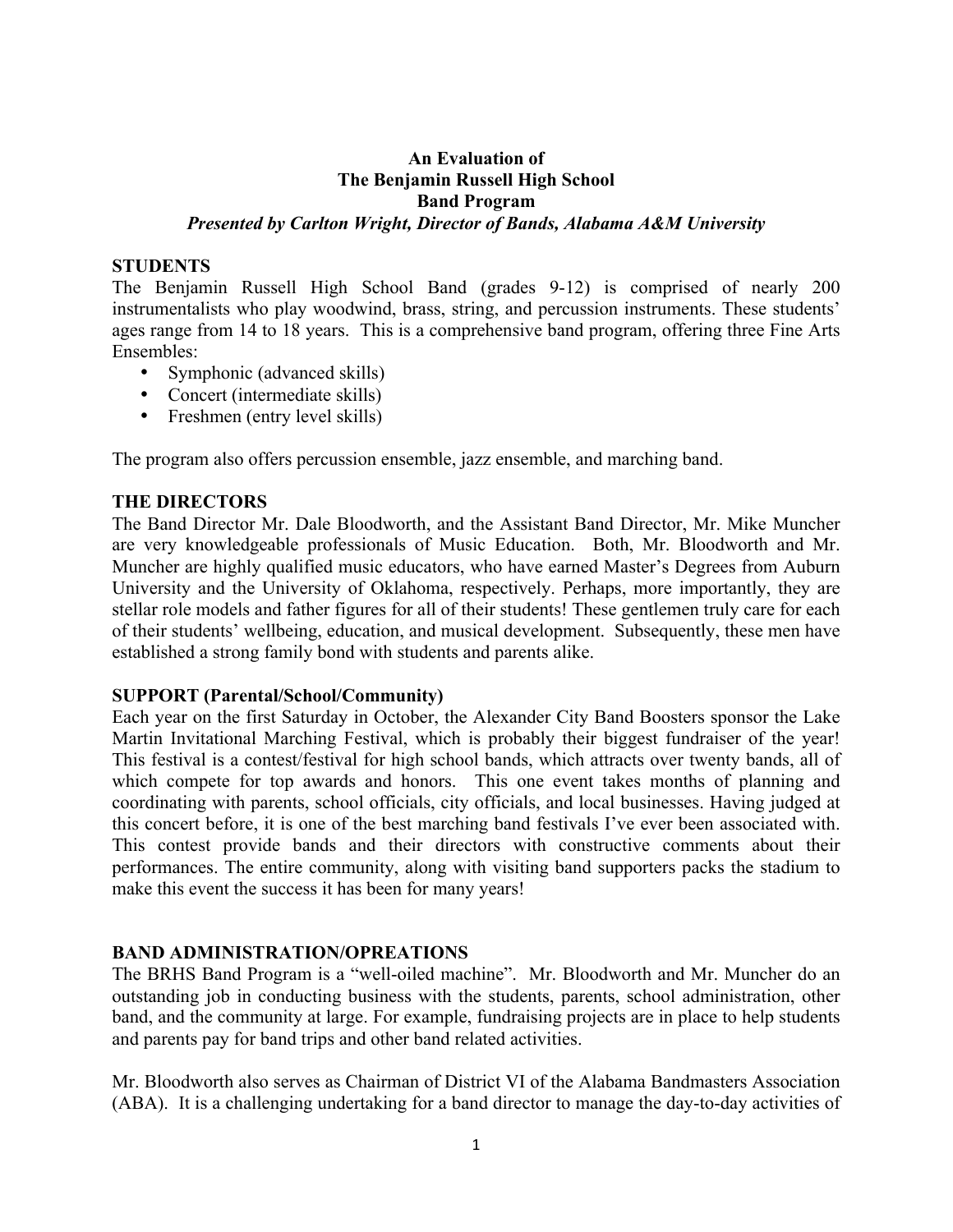running his/her own program. For one to volunteer to take on the responsibilities of District Chair is a mammoth task that requires a two-year or more commitment! This commitment requires that he hosts district meetings; schedules auditions for all state and Solo & Ensemble; schedule Music Performance Assessment (MPA) for 60 or more high school and middle school bands. Mr. Bloodworth and Mr. Muncher are to be commended for the smooth and seamless operation of the BRHS Band and the business of the ABA.

# **FACILITIES**

The Benjamin Russell High School Band facilities are in very good condition! With ample floor space, there is room for an increase in numbers. However, a strong growth burst is inevitable, and expansion of the facility will be very necessary.

There is decent storage space for most of the instrument and uniforms. Some larger instruments are stored on top of the band lockers. The only drawback is that these instruments are not secured under lock and key. The music library is very functional and operational. They employ a filing system which utilizes filing boxes that are clearly labeled showing the title, composer, style and other information about the composition.

The practice rooms are not practical at all times, because the practice rooms are located in side of the band room rehearsal area. Although, the auditorium is a great performance venue, it is not in the most ideal location. The equipment has to be moved a long distance across campus. Regardless of the two possible routes, students and equipment are exposed to elements, as they go to and from the auditorium.

The band practice field is in a great location, providing easy access to and from the band room for both students and equipment. It appears that the band director's tower may need repair due to the age of the materials.

# **TECHNOLOGY**

Mr. Bloodworth and Mr. Muncher strategically utilize technology to enhance the overall effectiveness of the BRHS Band program. They use the "Pride" Facebook page to keep students, parents, and others abreast of the program's current and future events. From the office, the directors are able to type lesson plans, announcements, and other information that is displayed on a large monitor in the band room, allowing the students to make note of such information.

They utilize the CHARMS software to manage student records such as, address, phone, uniform inventory, instrument inventory, and financial obligations. They even use this program to grade students. In short, the students use a computer or smart phone to record themselves playing an assignment. The students email the recording to the directors. The directors are able to playback the recording and evaluate the students' performance. The use of various technological tools allows the BRHS Band to thrive in a world that is driven by these advances.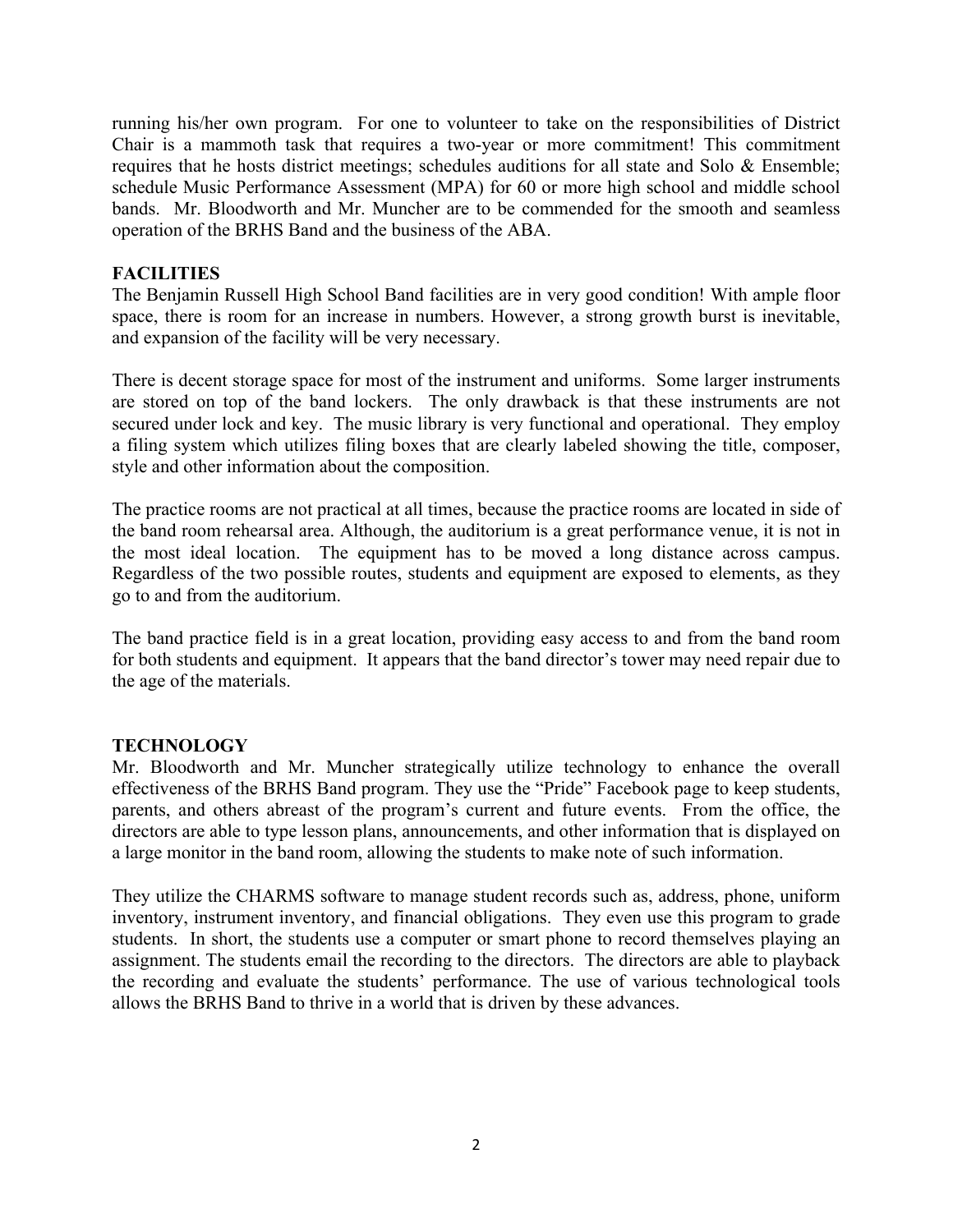### **INSTRUCTION**

Band class and rehearsals are very carefully thought out and executed! Each class that we observed are set up by grade level or by skill level. For instance, the symphonic band class is consists of the more advanced students in the band program, regardless of grade level. The concert band class is made up of students in grades 10, 11, and 12. The overall skill level of this class is not as developed as the symphonic band. Finally, the freshman band class is comprised of all  $9<sup>th</sup>$  graders. These students skill levels are the least developed in the program. Each class is challenged with music and developmental materials that is appropriate for its particular skill level. The ideal situation is for students to progress or graduate to the next band or skill level each year. This system suggests that as students graduate from the symphonic band, the vacant positions are filled by students in the lower groups. The BRHS Band, in turn, feeds itself.

All classes begin with a thorough dose of fundamentals. These rudimentary studies are considered to be among the Best Practices in the development and improvement of band students nation-wide:

- Long tones are used to
	- o Develop characteristic tone on each instrument
	- o Warm up instrument
	- o Warm up embouchures for flexibility
- Scales studies are used to:
	- o Warm up fingers for dexterity
	- o Develop technical prowess
- Chorales are used to
	- o Further develop characteristic tones on each instrument
	- o Develop balance and blend thought the ensemble
	- o Develop awareness of intonation and aid in tuning the band

The importance of this warm up period is crucial. This process is vital because it is a *transfer of learning process*. Best practices in band have shown that warming up on the fundamentals above yield great returns because these very same concepts are applied to the music once the warm up period. A thorough review of these skills prepares the students to properly execute these concepts to the music at the appropriate times, thus increasing the chances for a successful rehearsal, and ultimately a very successful performance! If one were to visit the band rehearsals of successful band programs, one would find that the directors are taking their groups through a very similar process. Similarly, one should expect poor results from band programs whose directors do not take the time to develop their students in the prescribed manner.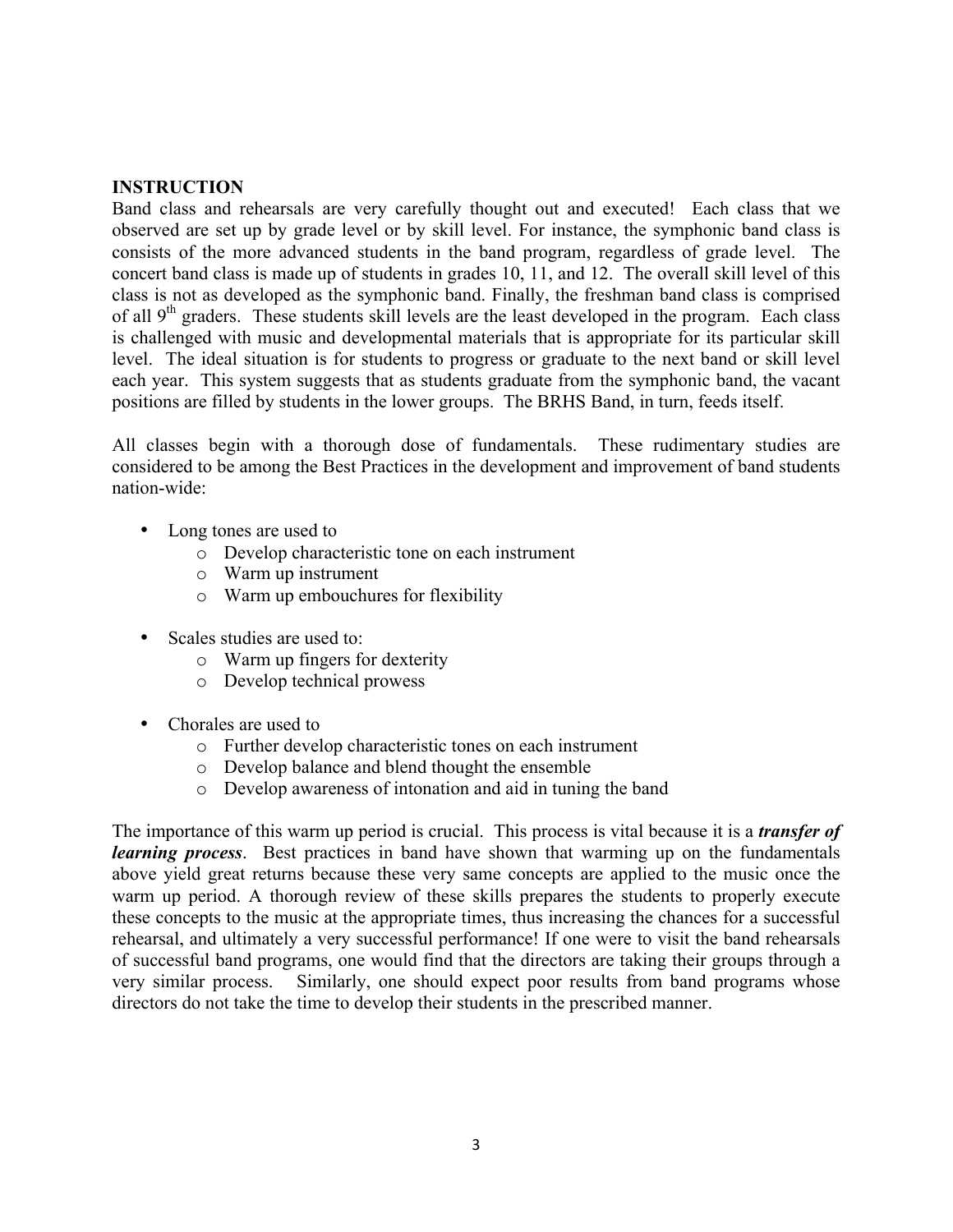# **SCHEDULE**

The class schedule of the BRHS Band seems to work well for the students and directors. However, It is my belief that all three directors of the System should team teach! In my observation, the freshman band students are not developed and prepared as well as they should be to perform in a major league band such as the BRHS Pride Band! Mr. Bloodworth and Mr. Muncher do a fantastic job in advancing these students, as it is quite obvious in listening to the performances and skill sets of each group.

It is an overwhelming task for one person to develop beginning band students and prepare them for high school band after only two years of instruction. Whereas most beginning band programs in the state start in the sixth grade, this feeder program starts band instruction in the seventh grade. This extra year makes a very noticeable difference by the time the students enter high school!

I feel that the administrations at both schools should meet with all directors and come up with a workable schedule that:

- 1. Allow students to begin taking band in the sixth grade, and
- 2. Allow all three directors to team teach with each other all day, every day!

There are model programs throughout the state that embrace this philosophy, and as a result they experience very high levels of success without adding undue stress to the students and directors. Some of these band programs include:

- Thompson High School and Thompson Middle School Band Alabaster City Schools (Formerly Shelby County Schools)
- Albertville City High School and Middle School Band Albertville City Schools
- Minor High School and Bottenfield Middle School Band Jefferson County Schools
- Buckhorn High School Band and Buckhorn Middle School Band Madison County School

With the presence of all directors in the band room, more individualized instruction can take place, giving way to more productivity. Another benefit to team teaching is that it will cut down on classroom management issues that may occur with large band classes.

It is in my opinion that the Benjamin Russell High School Band Program is very sound in every aspect. The leaders, Mr. Bloodworth and Mr. Muncher constantly seeks ways to improve not only the teaching and learning process of this program, but they also look for ways to improve upon the specific details. This is quite evident, because of the fact that they invited a panel of educators to conduct this study. I thoroughly enjoyed spending time with these gentlemen and